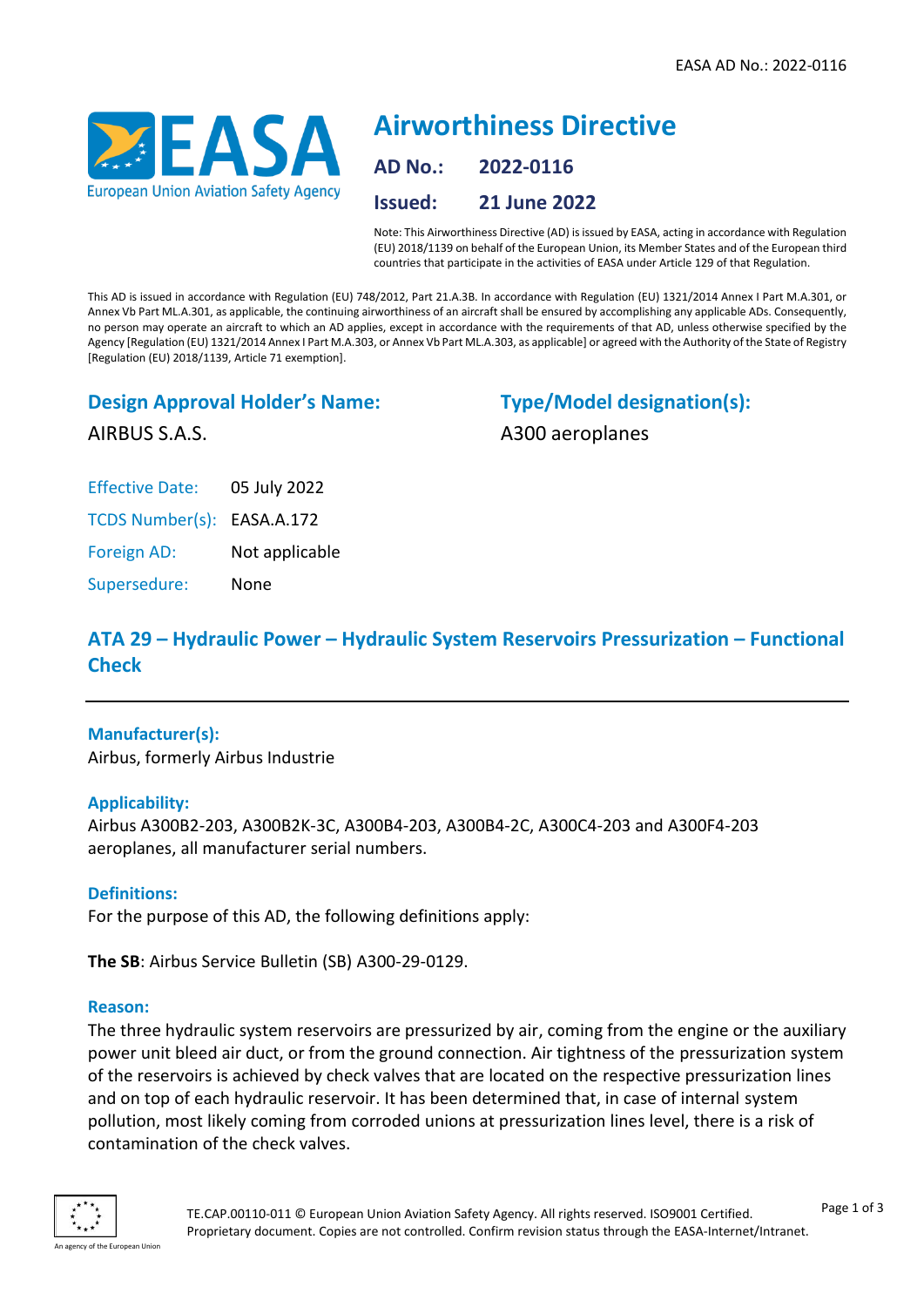This condition, if not detected and corrected, could lead to hydraulic reservoir pressurization issues and, if combined with an air pressurization line rupture, to loss of hydraulic systems, possibly resulting in loss of control of the aeroplane.

To address this potential unsafe condition, Airbus issued the SB to provide instructions for functional checks of the pressurization of the hydraulic system reservoirs, to detect air leakage.

For the reasons described above, this AD requires repetitive functional checks of the three hydraulic reservoirs, and, depending on findings, accomplishment of applicable corrective action(s). This AD also requires reporting of the inspection results to Airbus.

## **Required Action(s) and Compliance Time(s):**

Required as indicated, unless accomplished previously:

## **Repetitive Functional Check(s)**:

(1) Within 30 months after the effective date of this AD, and, thereafter, at intervals not exceeding 4 000 flight hours, accomplish a functional check of the pressurization of all three hydraulic system reservoirs in accordance with the instructions of the SB.

#### **Corrective Action(s)**:

(2) If, during any functional check as required by paragraph (1) of this AD, any discrepancies are detected, before next flight, accomplish the applicable corrective action(s) in accordance with the instructions of the SB.

#### **Reporting:**

(3) Within 30 days after accomplishment of the first functional check as required by paragraph (1) of this AD, report the results, including no findings, to Airbus. Thereafter, within 30 days after each functional check as required by paragraph (1) of this AD, report the results to Airbus only in case of findings. This can be accomplished in accordance with the instructions of the SB.

#### **Terminating Action**:

(4) None.

#### **Ref. Publications:**

Airbus SB A300-29-129 original issue dated 11 May 2022.

The use of later approved revisions of the above-mentioned document is acceptable for compliance with the requirements of this AD.

#### **Remarks:**

- 1. If requested and appropriately substantiated, EASA can approve Alternative Methods of Compliance for this AD.
- 2. This AD was posted on 17 May 2022 as PAD 22-058 for consultation until 14 June 2022. No comments were received during the consultation period.